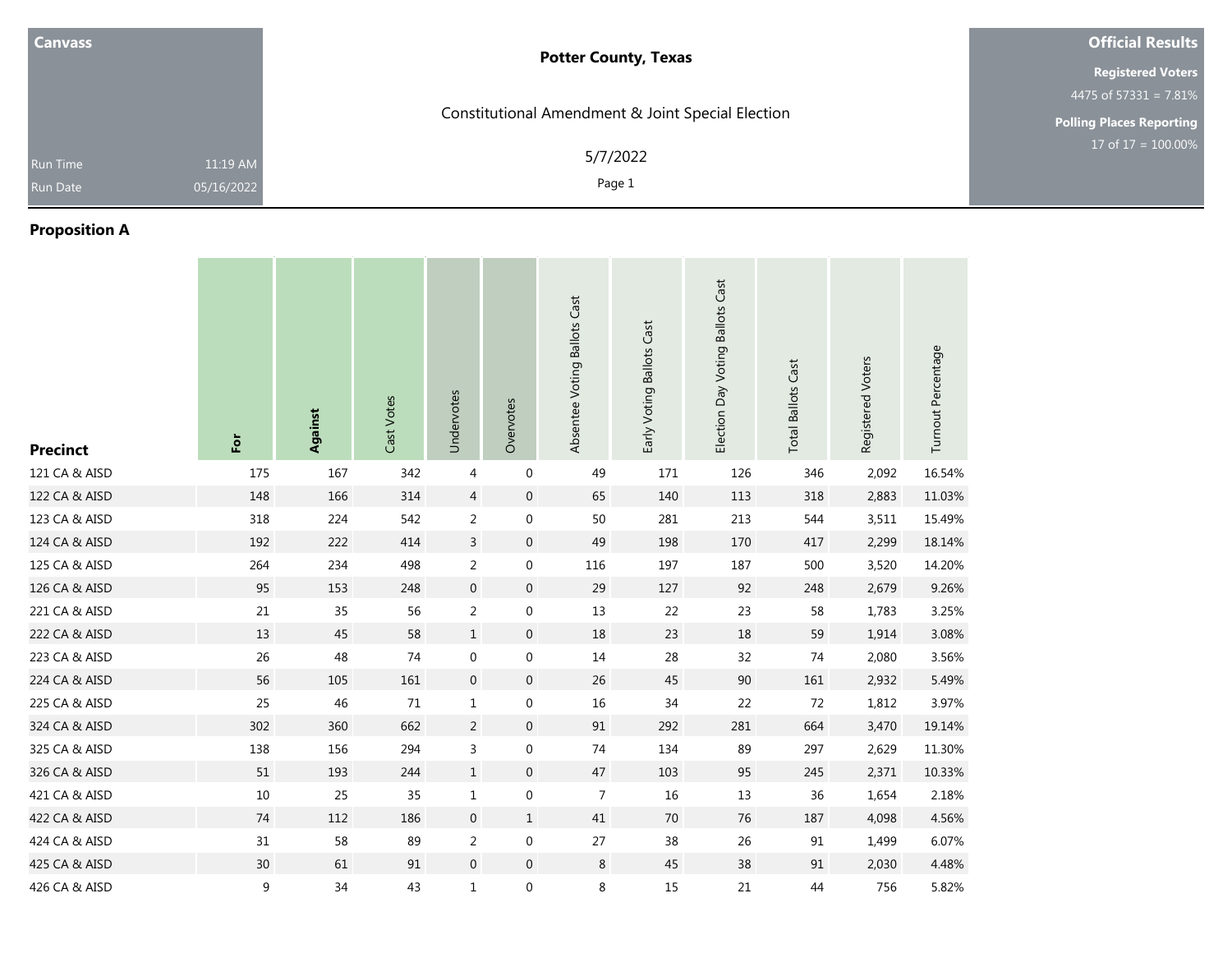| <b>Canvass</b>                                 | <b>Potter County, Texas</b>                       | <b>Official Results</b>         |
|------------------------------------------------|---------------------------------------------------|---------------------------------|
|                                                |                                                   | <b>Registered Voters</b>        |
|                                                |                                                   | 4475 of $57331 = 7.81\%$        |
|                                                | Constitutional Amendment & Joint Special Election | <b>Polling Places Reporting</b> |
| 11:19 AM<br>Run Time<br>05/16/2022<br>Run Date | 5/7/2022<br>Page 2                                | 17 of $17 = 100.00\%$           |

# **Proposition A**

| <b>Precinct</b> | E     | Against | Cast Votes | Undervotes   | Overvotes    | Cast<br><b>Ballots</b><br>Voting<br>Absentee | <b>Ballots Cast</b><br>Voting<br>Early | Cast<br><b>Ballots</b><br>Voting<br>Election Day | Cast<br><b>Total Ballots</b> | Registered Voters | Turnout Percentage |
|-----------------|-------|---------|------------|--------------|--------------|----------------------------------------------|----------------------------------------|--------------------------------------------------|------------------------------|-------------------|--------------------|
| 427 CA & AISD   | 6     | 17      | 23         | $\mathbf{0}$ | $\mathbf 0$  | $\overline{4}$                               | 8                                      | 11                                               | 23                           | 928               | 2.48%              |
| <b>Totals</b>   | 1,984 | 2,461   | 4,445      | 29           | $\mathbf{1}$ | 752                                          | 1,987                                  | 1,736                                            | 4,475                        | 46,940            | 9.53%              |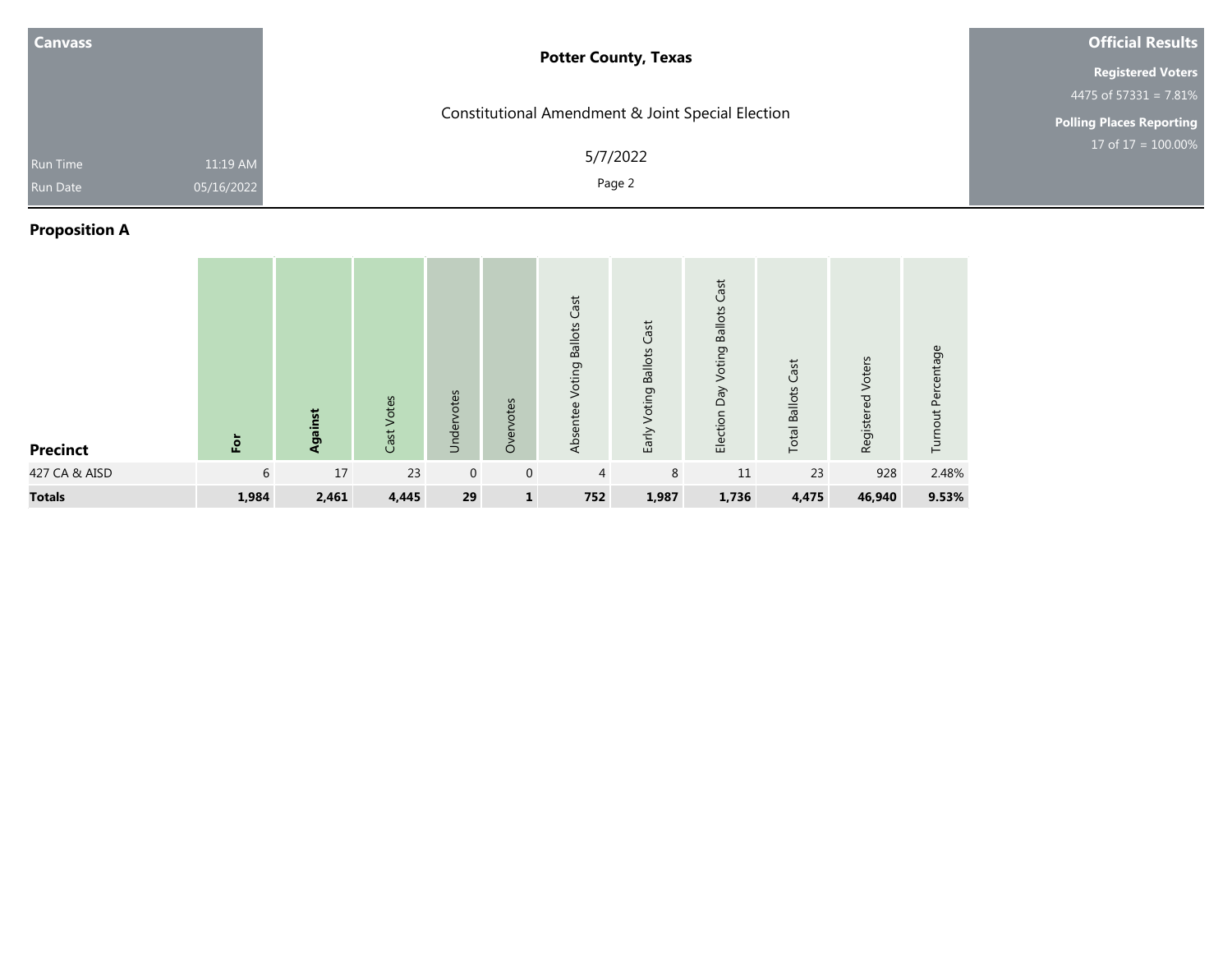| <b>Canvass</b> |            | <b>Potter County, Texas</b>                       | <b>Official Results</b>         |
|----------------|------------|---------------------------------------------------|---------------------------------|
|                |            |                                                   | <b>Registered Voters</b>        |
|                |            |                                                   | 4475 of 57331 = 7.81%           |
|                |            | Constitutional Amendment & Joint Special Election | <b>Polling Places Reporting</b> |
| Run Time       | 11:19 AM   | 5/7/2022                                          | 17 of $17 = 100.00\%$           |
| Run Date       | 05/16/2022 | Page 3                                            |                                 |

## **Proposition B**

| <b>Precinct</b> | For            | <b>Against</b> | Cast Votes | Undervotes       | Overvotes        | Absentee Voting Ballots Cast | Early Voting Ballots Cast | Election Day Voting Ballots Cast | <b>Total Ballots Cast</b> | Registered Voters | Turnout Percentage |
|-----------------|----------------|----------------|------------|------------------|------------------|------------------------------|---------------------------|----------------------------------|---------------------------|-------------------|--------------------|
| 121 CA & AISD   | 139            | 203            | 342        | 4                | $\boldsymbol{0}$ | 49                           | 171                       | 126                              | 346                       | 2,092             | 16.54%             |
| 122 CA & AISD   | 126            | 189            | 315        | $\overline{3}$   | $\boldsymbol{0}$ | 65                           | 140                       | 113                              | 318                       | 2,883             | 11.03%             |
| 123 CA & AISD   | 269            | 273            | 542        | 2                | 0                | 50                           | 281                       | 213                              | 544                       | 3,511             | 15.49%             |
| 124 CA & AISD   | 172            | 241            | 413        | $\overline{4}$   | $\boldsymbol{0}$ | 49                           | 198                       | 170                              | 417                       | 2,299             | 18.14%             |
| 125 CA & AISD   | 223            | 272            | 495        | 5                | $\boldsymbol{0}$ | 116                          | 197                       | 187                              | 500                       | 3,520             | 14.20%             |
| 126 CA & AISD   | 69             | 178            | 247        | $\mathbf{1}$     | $\boldsymbol{0}$ | 29                           | 127                       | 92                               | 248                       | 2,679             | 9.26%              |
| 221 CA & AISD   | 21             | 37             | 58         | $\mathbf 0$      | 0                | 13                           | 22                        | 23                               | 58                        | 1,783             | 3.25%              |
| 222 CA & AISD   | 13             | 46             | 59         | $\boldsymbol{0}$ | $\boldsymbol{0}$ | 18                           | 23                        | 18                               | 59                        | 1,914             | 3.08%              |
| 223 CA & AISD   | 20             | 54             | 74         | 0                | $\boldsymbol{0}$ | 14                           | 28                        | 32                               | 74                        | 2,080             | 3.56%              |
| 224 CA & AISD   | 43             | 118            | 161        | $\mathbf 0$      | $\boldsymbol{0}$ | 26                           | 45                        | 90                               | 161                       | 2,932             | 5.49%              |
| 225 CA & AISD   | 19             | 52             | 71         | $\mathbf{1}$     | 0                | 16                           | 34                        | 22                               | 72                        | 1,812             | 3.97%              |
| 324 CA & AISD   | 250            | 411            | 661        | $\overline{3}$   | $\boldsymbol{0}$ | 91                           | 292                       | 281                              | 664                       | 3,470             | 19.14%             |
| 325 CA & AISD   | $111\,$        | 184            | 295        | 2                | $\boldsymbol{0}$ | 74                           | 134                       | 89                               | 297                       | 2,629             | 11.30%             |
| 326 CA & AISD   | 31             | 214            | 245        | $\boldsymbol{0}$ | $\mathbf 0$      | 47                           | 103                       | 95                               | 245                       | 2,371             | 10.33%             |
| 421 CA & AISD   | 6              | 29             | 35         | $\mathbf{1}$     | $\boldsymbol{0}$ | $\overline{7}$               | 16                        | 13                               | 36                        | 1,654             | 2.18%              |
| 422 CA & AISD   | 63             | 121            | 184        | $\overline{2}$   | $1\,$            | 41                           | $70\,$                    | 76                               | 187                       | 4,098             | 4.56%              |
| 424 CA & AISD   | 27             | 64             | 91         | $\mathbf 0$      | 0                | 27                           | 38                        | 26                               | 91                        | 1,499             | 6.07%              |
| 425 CA & AISD   | 20             | 71             | 91         | $\mathbf 0$      | $\boldsymbol{0}$ | 8                            | 45                        | 38                               | 91                        | 2,030             | 4.48%              |
| 426 CA & AISD   | $\overline{7}$ | 35             | 42         | 2                | $\boldsymbol{0}$ | 8                            | 15                        | 21                               | 44                        | 756               | 5.82%              |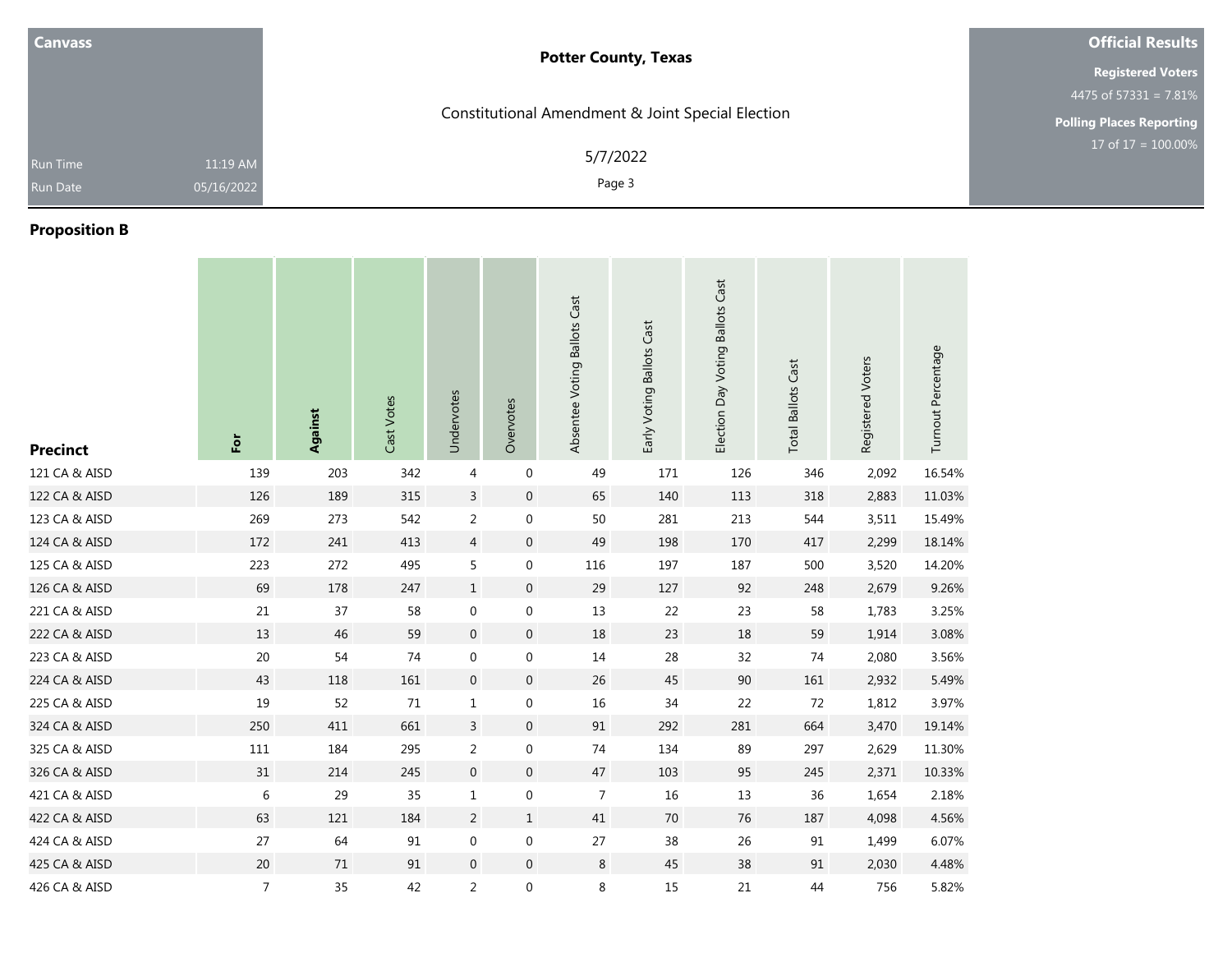| <b>Canvass</b>                                 | <b>Potter County, Texas</b>                       | <b>Official Results</b>             |
|------------------------------------------------|---------------------------------------------------|-------------------------------------|
|                                                |                                                   | <b>Registered Voters</b>            |
|                                                |                                                   | 4475 of $573\overline{31} = 7.81\%$ |
|                                                | Constitutional Amendment & Joint Special Election | <b>Polling Places Reporting</b>     |
| 11:19 AM<br>Run Time<br>05/16/2022<br>Run Date | 5/7/2022<br>Page 4                                | $17 \text{ of } 17 = 100.00\%$      |

# **Proposition B**

| <b>Precinct</b> | For            | Against | Cast Votes | Undervotes  | Overvotes      | Cast<br>Voting Ballots<br>Absentee | <b>Ballots Cast</b><br>Voting<br>Early | Cast<br><b>Ballots</b><br>Voting<br>Veq<br>Election | Cast<br><b>Total Ballots</b> | Voters<br>Registered | Turnout Percentage |
|-----------------|----------------|---------|------------|-------------|----------------|------------------------------------|----------------------------------------|-----------------------------------------------------|------------------------------|----------------------|--------------------|
| 427 CA & AISD   | $\overline{4}$ | 19      | 23         | $\mathbf 0$ | $\overline{0}$ | $\overline{4}$                     | 8                                      | 11                                                  | 23                           | 928                  | 2.48%              |
| <b>Totals</b>   | 1,633          | 2,811   | 4,444      | 30          | $\mathbf{1}$   | 752                                | 1,987                                  | 1,736                                               | 4,475                        | 46,940               | 9.53%              |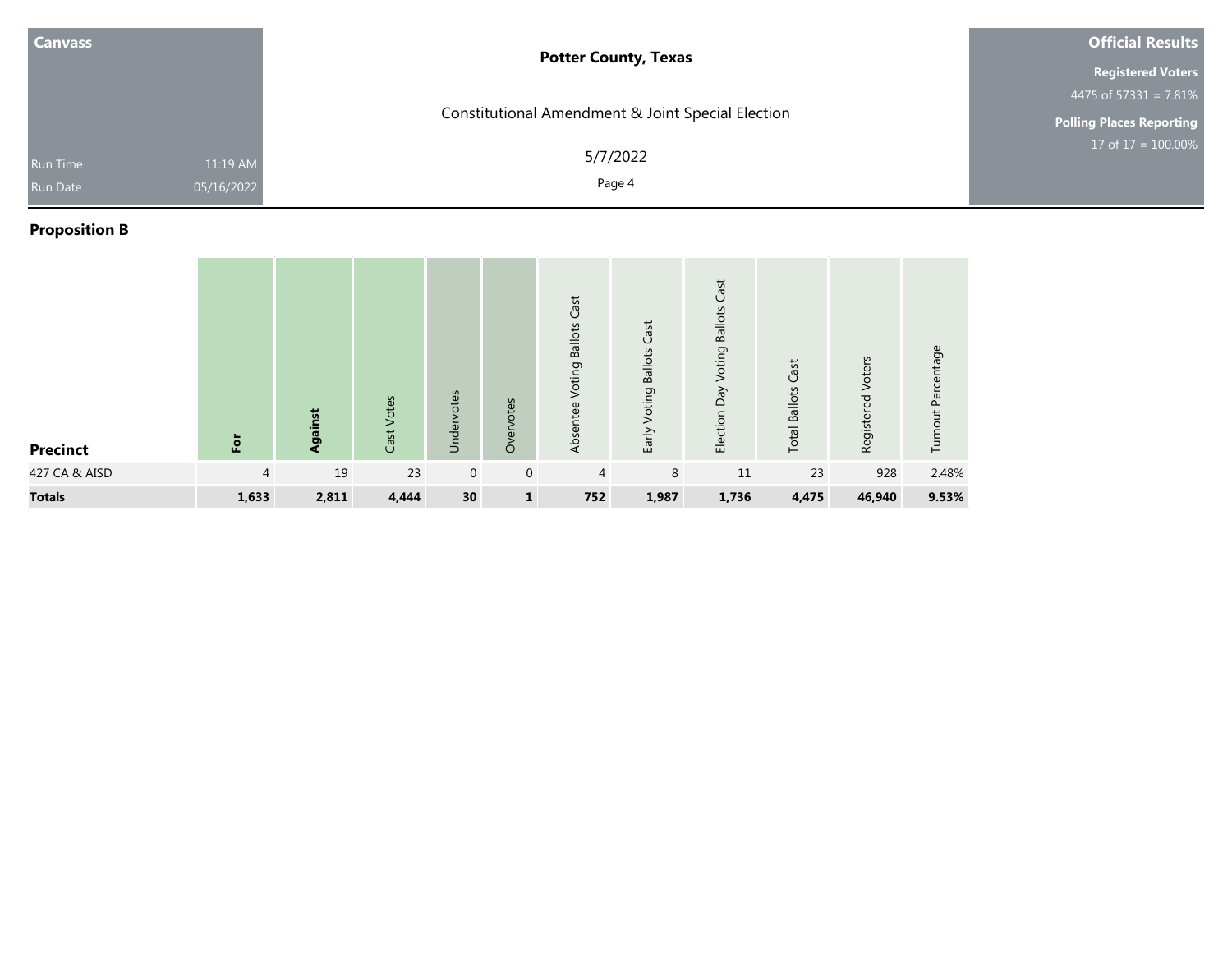| <b>Canvass</b> |            | <b>Potter County, Texas</b>                       | <b>Official Results</b>         |
|----------------|------------|---------------------------------------------------|---------------------------------|
|                |            |                                                   | <b>Registered Voters</b>        |
|                |            |                                                   | 4475 of 57331 = 7.81%           |
|                |            | Constitutional Amendment & Joint Special Election | <b>Polling Places Reporting</b> |
| Run Time       | 11:19 AM   | 5/7/2022                                          | 17 of $17 = 100.00\%$           |
| Run Date       | 05/16/2022 | Page 5                                            |                                 |
|                |            |                                                   |                                 |

## **Proposition C**

| <b>Precinct</b> | For            | Against | Cast Votes | Undervotes       | Overvotes        | Absentee Voting Ballots Cast | Early Voting Ballots Cast | Election Day Voting Ballots Cast | <b>Total Ballots Cast</b> | Registered Voters | Turnout Percentage |
|-----------------|----------------|---------|------------|------------------|------------------|------------------------------|---------------------------|----------------------------------|---------------------------|-------------------|--------------------|
| 121 CA & AISD   | 136            | 209     | 345        | $\mathbf{1}$     | $\mathbf 0$      | 49                           | 171                       | 126                              | 346                       | 2,092             | 16.54%             |
| 122 CA & AISD   | 105            | 210     | 315        | $\mathsf{3}$     | $\boldsymbol{0}$ | 65                           | 140                       | 113                              | 318                       | 2,883             | 11.03%             |
| 123 CA & AISD   | 277            | 262     | 539        | 5                | $\boldsymbol{0}$ | 50                           | 281                       | 213                              | 544                       | 3,511             | 15.49%             |
| 124 CA & AISD   | 163            | 249     | 412        | 5                | $\mathbf 0$      | 49                           | 198                       | 170                              | 417                       | 2,299             | 18.14%             |
| 125 CA & AISD   | 234            | 261     | 495        | 5                | $\boldsymbol{0}$ | 116                          | 197                       | 187                              | 500                       | 3,520             | 14.20%             |
| 126 CA & AISD   | 73             | 173     | 246        | $\overline{2}$   | $\pmb{0}$        | 29                           | 127                       | 92                               | 248                       | 2,679             | 9.26%              |
| 221 CA & AISD   | 22             | 36      | 58         | 0                | 0                | 13                           | 22                        | 23                               | 58                        | 1,783             | 3.25%              |
| 222 CA & AISD   | 12             | 46      | 58         | $\mathbf{1}$     | $\boldsymbol{0}$ | 18                           | 23                        | 18                               | 59                        | 1,914             | 3.08%              |
| 223 CA & AISD   | 19             | 55      | 74         | $\boldsymbol{0}$ | $\boldsymbol{0}$ | 14                           | 28                        | 32                               | 74                        | 2,080             | 3.56%              |
| 224 CA & AISD   | 42             | 119     | 161        | $\mathbf 0$      | $\mathbf 0$      | 26                           | 45                        | 90                               | 161                       | 2,932             | 5.49%              |
| 225 CA & AISD   | 19             | 52      | 71         | $\mathbf{1}$     | $\boldsymbol{0}$ | 16                           | 34                        | 22                               | 72                        | 1,812             | 3.97%              |
| 324 CA & AISD   | 251            | 410     | 661        | $\mathsf{3}$     | $\boldsymbol{0}$ | $\ensuremath{\mathsf{91}}$   | 292                       | 281                              | 664                       | 3,470             | 19.14%             |
| 325 CA & AISD   | 112            | 183     | 295        | $\overline{2}$   | $\boldsymbol{0}$ | 74                           | 134                       | 89                               | 297                       | 2,629             | 11.30%             |
| 326 CA & AISD   | 38             | 205     | 243        | $\overline{2}$   | $\mathbf 0$      | 47                           | 103                       | 95                               | 245                       | 2,371             | 10.33%             |
| 421 CA & AISD   | $\overline{7}$ | 28      | 35         | $\mathbf{1}$     | $\boldsymbol{0}$ | $\overline{7}$               | 16                        | 13                               | 36                        | 1,654             | 2.18%              |
| 422 CA & AISD   | 57             | 128     | 185        | $\overline{2}$   | $\boldsymbol{0}$ | 41                           | 70                        | 76                               | 187                       | 4,098             | 4.56%              |
| 424 CA & AISD   | 24             | 67      | 91         | 0                | $\boldsymbol{0}$ | 27                           | 38                        | 26                               | 91                        | 1,499             | 6.07%              |
| 425 CA & AISD   | 20             | 71      | 91         | $\mathbf 0$      | $\mathbf 0$      | 8                            | 45                        | 38                               | 91                        | 2,030             | 4.48%              |
| 426 CA & AISD   | $\overline{7}$ | 36      | 43         | $\mathbf{1}$     | $\boldsymbol{0}$ | 8                            | 15                        | 21                               | 44                        | 756               | 5.82%              |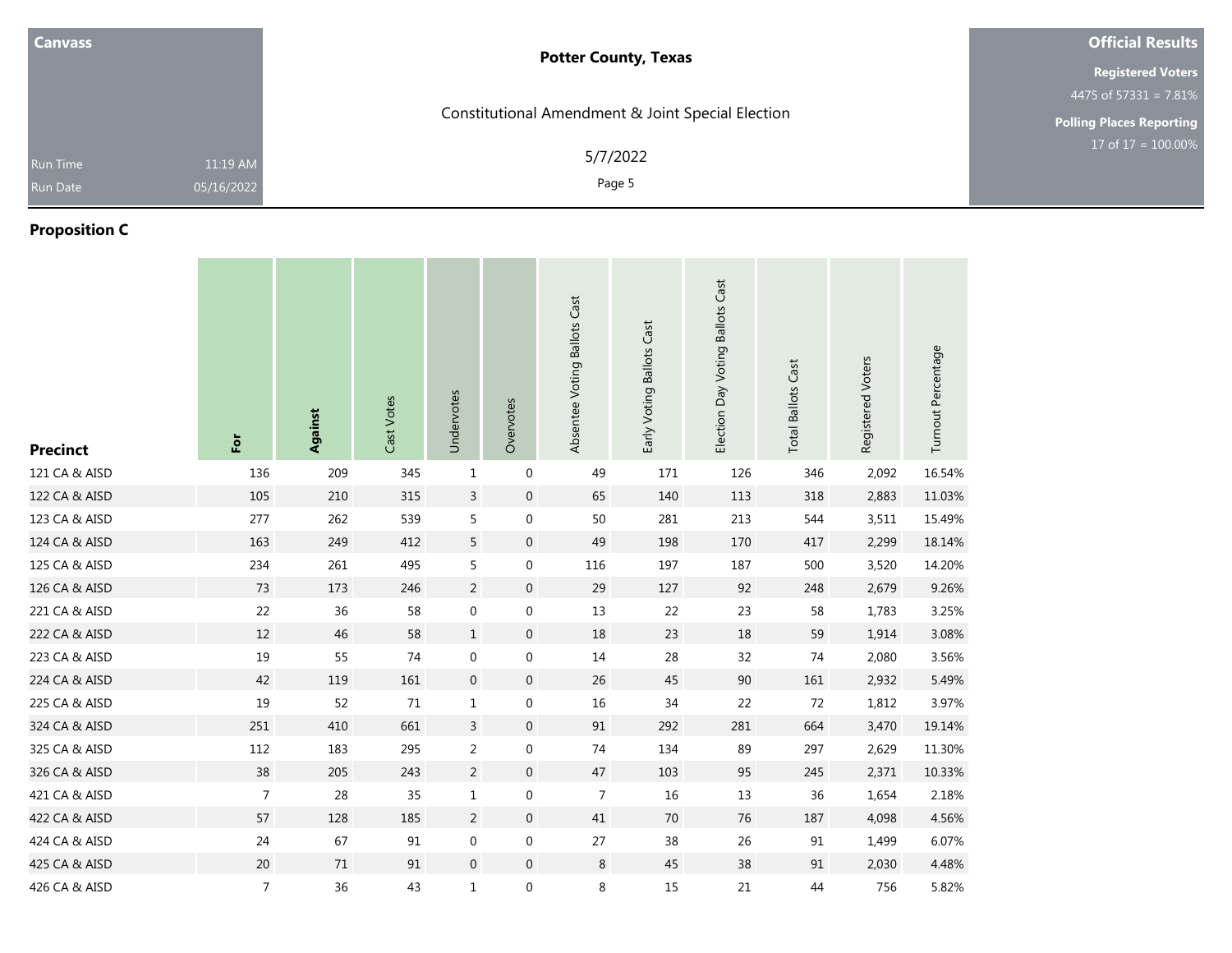| <b>Canvass</b>                                        | <b>Potter County, Texas</b>                       | <b>Official Results</b>             |
|-------------------------------------------------------|---------------------------------------------------|-------------------------------------|
|                                                       |                                                   | <b>Registered Voters</b>            |
|                                                       |                                                   | 4475 of $573\overline{31} = 7.81\%$ |
|                                                       | Constitutional Amendment & Joint Special Election | <b>Polling Places Reporting</b>     |
| 11:19 AM<br><b>Run Time</b><br>05/16/2022<br>Run Date | 5/7/2022<br>Page 6                                | 17 of $17 = 100.00\%$               |

# **Proposition C**

| <b>Precinct</b> | $\overline{5}$ | Against | Cast Votes | Undervotes   | Overvotes   | Cast<br><b>Ballots</b><br>Voting<br>Absentee | <b>Ballots Cast</b><br>Voting<br>Early <sup>-</sup> | Cast<br><b>Ballots</b><br>Voting<br>Day<br>Election | Cast<br><b>Total Ballots</b> | Voters<br>Registered | Turnout Percentage |
|-----------------|----------------|---------|------------|--------------|-------------|----------------------------------------------|-----------------------------------------------------|-----------------------------------------------------|------------------------------|----------------------|--------------------|
| 427 CA & AISD   | 5              | 18      | 23         | $\mathbf{0}$ | $\mathbf 0$ | $\overline{4}$                               | 8                                                   | 11                                                  | 23                           | 928                  | 2.48%              |
| <b>Totals</b>   | 1,623          | 2,818   | 4,441      | 34           | $\mathbf 0$ | 752                                          | 1,987                                               | 1,736                                               | 4,475                        | 46,940               | 9.53%              |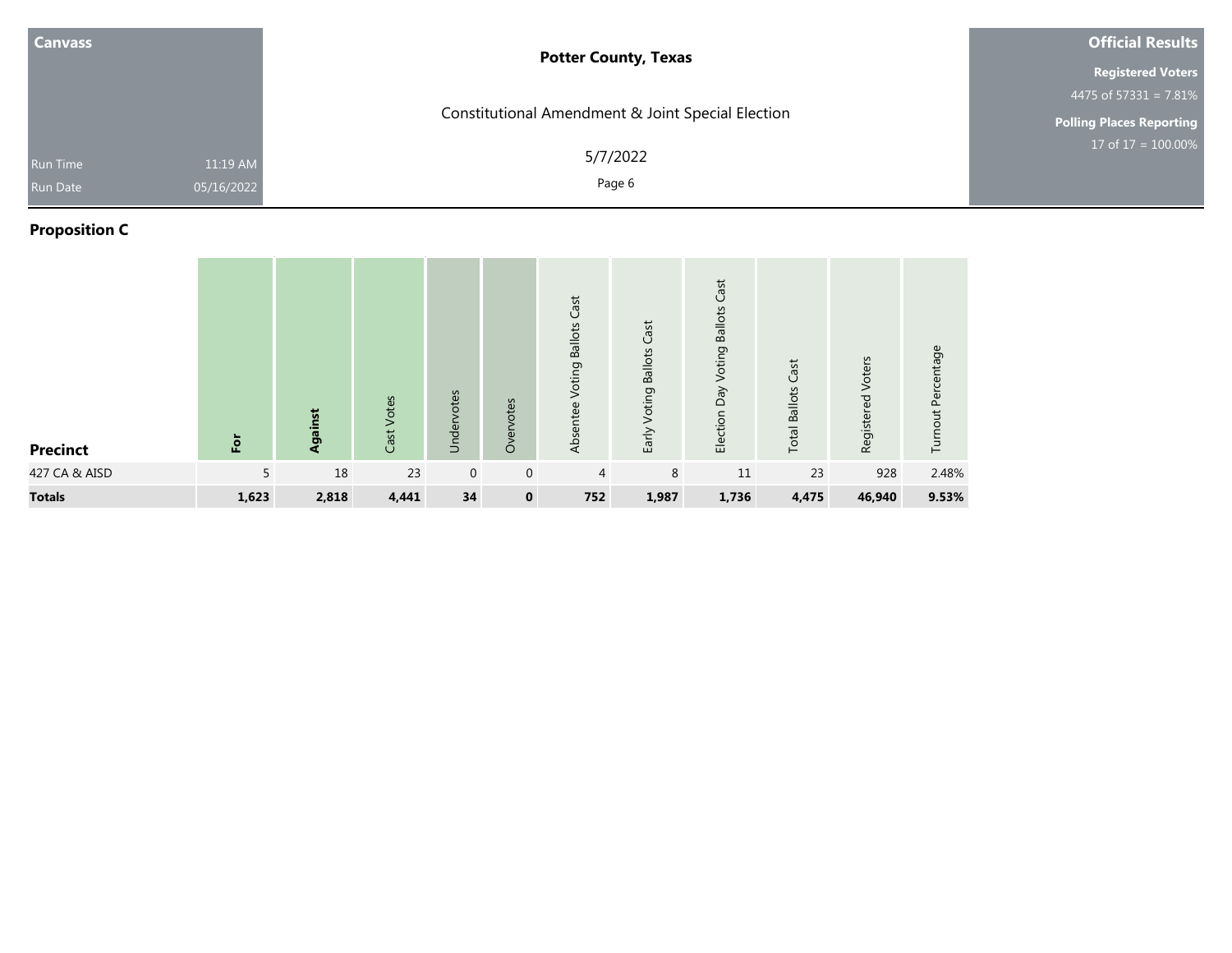| <b>Canvass</b> |            | <b>Potter County, Texas</b>                       | <b>Official Results</b>         |
|----------------|------------|---------------------------------------------------|---------------------------------|
|                |            |                                                   | <b>Registered Voters</b>        |
|                |            |                                                   | 4475 of $57331 = 7.81\%$        |
|                |            | Constitutional Amendment & Joint Special Election | <b>Polling Places Reporting</b> |
| Run Time       | 11:19 AM   | 5/7/2022                                          | 17 of $17 = 100.00\%$           |
| Run Date       | 05/16/2022 | Page 7                                            |                                 |
| _ _ _ _ _      |            |                                                   |                                 |

### **Proposition D**

| <b>Precinct</b> | For    | Against | Cast Votes | Undervotes       | Overvotes        | Absentee Voting Ballots Cast | Early Voting Ballots Cast | Election Day Voting Ballots Cast | <b>Total Ballots Cast</b> | Registered Voters | Turnout Percentage |
|-----------------|--------|---------|------------|------------------|------------------|------------------------------|---------------------------|----------------------------------|---------------------------|-------------------|--------------------|
| 121 CA & AISD   | 138    | 206     | 344        | $\overline{2}$   | $\boldsymbol{0}$ | 49                           | 171                       | 126                              | 346                       | 2,092             | 16.54%             |
| 122 CA & AISD   | 117    | 200     | 317        | $\mathbf{1}$     | $\boldsymbol{0}$ | 65                           | 140                       | 113                              | 318                       | 2,883             | 11.03%             |
| 123 CA & AISD   | 260    | 281     | 541        | 3                | 0                | $50\,$                       | 281                       | 213                              | 544                       | 3,511             | 15.49%             |
| 124 CA & AISD   | 160    | 254     | 414        | $\mathsf{3}$     | $\boldsymbol{0}$ | 49                           | 198                       | 170                              | 417                       | 2,299             | 18.14%             |
| 125 CA & AISD   | 225    | 271     | 496        | 4                | $\boldsymbol{0}$ | 116                          | 197                       | 187                              | 500                       | 3,520             | 14.20%             |
| 126 CA & AISD   | 83     | 164     | 247        | $\mathbf{1}$     | $\boldsymbol{0}$ | 29                           | 127                       | 92                               | 248                       | 2,679             | 9.26%              |
| 221 CA & AISD   | 20     | 37      | 57         | $\mathbf{1}$     | 0                | 13                           | 22                        | 23                               | 58                        | 1,783             | 3.25%              |
| 222 CA & AISD   | 14     | 44      | 58         | $\mathbf{1}$     | $\boldsymbol{0}$ | 18                           | 23                        | 18                               | 59                        | 1,914             | 3.08%              |
| 223 CA & AISD   | 21     | 53      | 74         | $\mathbf 0$      | 0                | 14                           | 28                        | 32                               | 74                        | 2,080             | 3.56%              |
| 224 CA & AISD   | 44     | 116     | 160        | $\mathbf{1}$     | $\mathbf 0$      | 26                           | 45                        | 90                               | 161                       | 2,932             | 5.49%              |
| 225 CA & AISD   | $20\,$ | 50      | 70         | $\overline{c}$   | 0                | $16\,$                       | 34                        | 22                               | 72                        | 1,812             | 3.97%              |
| 324 CA & AISD   | 252    | 408     | 660        | $\overline{4}$   | $\overline{0}$   | 91                           | 292                       | 281                              | 664                       | 3,470             | 19.14%             |
| 325 CA & AISD   | 109    | 183     | 292        | 5                | 0                | 74                           | 134                       | 89                               | 297                       | 2,629             | 11.30%             |
| 326 CA & AISD   | 42     | 203     | 245        | $\boldsymbol{0}$ | $\mathbf 0$      | $47\,$                       | 103                       | 95                               | 245                       | 2,371             | 10.33%             |
| 421 CA & AISD   | 10     | 25      | 35         | $\mathbf 1$      | $\boldsymbol{0}$ | $\overline{7}$               | 16                        | 13                               | 36                        | 1,654             | 2.18%              |
| 422 CA & AISD   | 66     | 118     | 184        | 3                | $\mathbf 0$      | 41                           | 70                        | 76                               | 187                       | 4,098             | 4.56%              |
| 424 CA & AISD   | 30     | 61      | 91         | $\boldsymbol{0}$ | $\boldsymbol{0}$ | 27                           | 38                        | 26                               | 91                        | 1,499             | 6.07%              |
| 425 CA & AISD   | 23     | 67      | 90         | $\mathbf{1}$     | $\boldsymbol{0}$ | 8                            | 45                        | 38                               | 91                        | 2,030             | 4.48%              |
| 426 CA & AISD   | 8      | 34      | 42         | $\overline{2}$   | $\boldsymbol{0}$ | 8                            | 15                        | 21                               | 44                        | 756               | 5.82%              |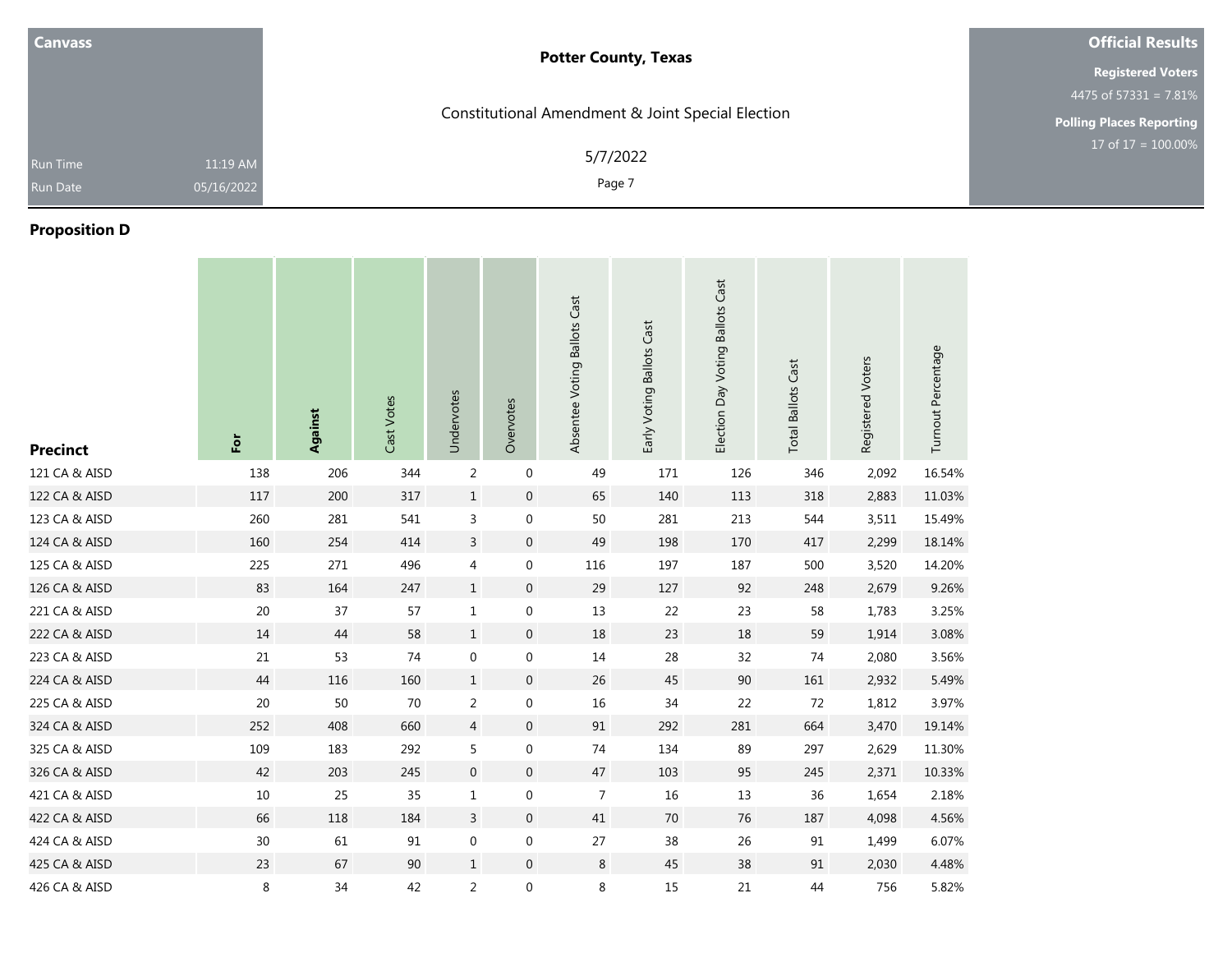| <b>Canvass</b>                                        | <b>Potter County, Texas</b>                       | <b>Official Results</b>         |
|-------------------------------------------------------|---------------------------------------------------|---------------------------------|
|                                                       |                                                   | <b>Registered Voters</b>        |
|                                                       |                                                   | 4475 of $57331 = 7.81\%$        |
|                                                       | Constitutional Amendment & Joint Special Election | <b>Polling Places Reporting</b> |
| 11:19 AM<br>Run Time<br>05/16/2022<br><b>Run Date</b> | 5/7/2022<br>Page 8                                | 17 of $17 = 100.00\%$           |

# **Proposition D**

| <b>Precinct</b> | $\overline{5}$ | Against | Cast Votes | Undervotes   | Overvotes    | Cast<br><b>Ballots</b><br>Voting<br>Absentee | Voting Ballots Cast<br>Early | Cast<br><b>Ballots</b><br>Voting<br>Election Day | Cast<br><b>Total Ballots</b> | Voters<br>Registered | Turnout Percentage |
|-----------------|----------------|---------|------------|--------------|--------------|----------------------------------------------|------------------------------|--------------------------------------------------|------------------------------|----------------------|--------------------|
| 427 CA & AISD   | 5              | 18      | 23         | $\mathbf{0}$ | $\mathbf 0$  | 4                                            | 8                            | 11                                               | 23                           | 928                  | 2.48%              |
| <b>Totals</b>   | 1,647          | 2,793   | 4,440      | 35           | $\mathbf{0}$ | 752                                          | 1,987                        | 1,736                                            | 4,475                        | 46,940               | 9.53%              |